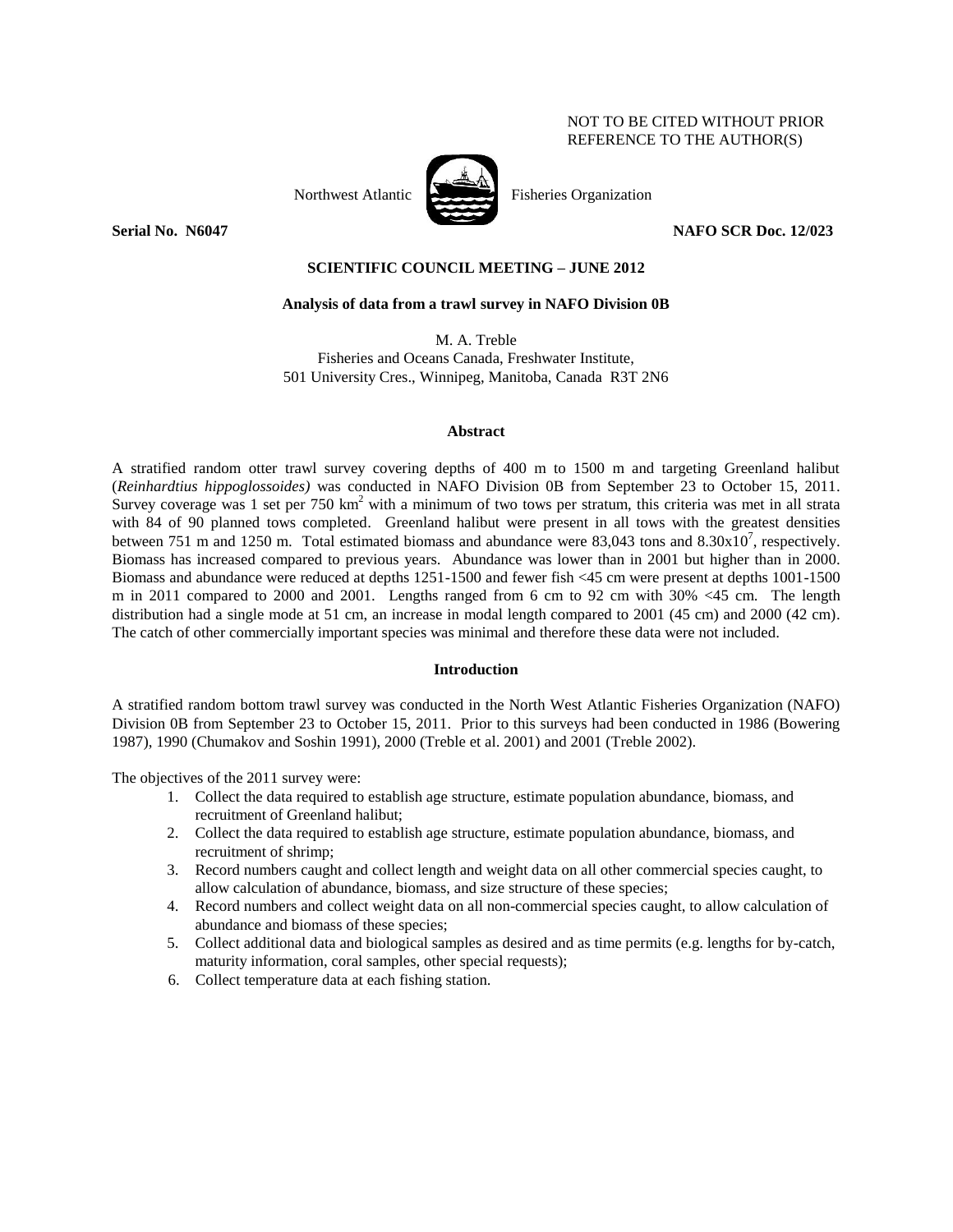#### **Materials and Methods**

#### **Stratification and Set Selection**

Table 1 lists the strata (401-1500 m) used for the survey in Div. 0B (Bowering 1987). This stratification scheme is also shown in Fig. 1. The total area between 401 and 1500 meters encompassed by the strata in Div. 0B is approximately  $74,483 \text{ km}^2$ . Portions of strata 4 (500 m to 750 m) were excluded due to rough bottom and sets were not allocated in a area that is under a shrimp fishing industry closure due to known concentrations of corals and sponges.

Set selection was based on a coverage level of approximately 1 set per 750 km<sup>2</sup>. Sets were randomly selected from numbered units within each stratum using a buffered random design (Kingsley et al. 2004). If a set could not be fished due to bad bottom, ice, etc. then the tow was taken in an adjacent unit as close to the missed site within the stratum as feasible given the conditions. When this was not possible then the tow was re-located to an area of the stratum where there were "holes" in the set coverage and a unit location selected at random from those available in that area. Ninety sets were allocated proportionally to stratum size with a minimum of 2 sets per stratum. Table 2 gives the set distribution across depth strata.

### **Vessel and Gear**

The survey was conducted in cooperation with the Greenland Institute of Natural Resources and the vessel was the M/Tr Pâmiut, a 722 GRT stern trawler measuring 53 m in length. An Alfredo III bottom otter trawl with rock hopper ground gear was used for the deep water survey. Mesh size was 140 mm with a 30 mm mesh liner in the cod end. Trawl doors were Injector International, measuring 7.5  $m<sup>2</sup>$  and weighing 2800 kg. These doors replaced the Greenland Perfect doors (9.25  $m^2$  and 2420 kg) in 2004. The average net height was 20 cm higher with the new doors but the overall net performance was not significantly different (95% level) (Jørgensen personal communication). More information about the trawl and gear can be found in Jørgensen 1998. A Furuno based system mounted on the head rope measured net height and was used to determine bottom contact and the start/finish of each tow. Wingspread was directly measured using Scanmar sensors. In a few cases where wingspread was missing an average from adjacent tows at similar depths was used.

### **Oceanographic Sampling**

A Seabird 19© CTD (conductivity, temperature and depth recorder) was mounted on the headrope and was used to determine temperature, depth and confirm the time spent on the bottom. In the few cases where there was no data from the CTD data from the Furuno trawl eye sensor was used.

## **Trawling Procedure**

The targeted tow duration was 30 minutes, however, tows down to 15 minutes in length were considered acceptable. Average towing speed was 3.0 kn. Trawling took place throughout a 24 hr period in order to maximize the ships time and complete the necessary tows.

#### **Biological Data Collection and Analysis**

Numbers and total weight caught were recorded on a set by set basis for each species. Detailed sampling was carried out on Greenland halibut and shrimp. For other commercial species (e.g. redfish, grenadiers, skates) sexed length measurements were collected. Lengths were measured to the lowest 1 cm total length (0.5 cm pre anal fin length for grenadiers) using a standard meter board. Large catches of either Greenland halibut or shrimp were sub-sampled. Sub-samples of Greenland halibut were comprised of at least 200 fish. Adjustments were made during analysis to estimate total number caught in each case.

Greenland halibut sampling consisted of a visual assessment of maturity for all individuals based on maturity stages described in Riget and Boje 1989. For each sampled fish the whole weight was recorded at sea using an electronic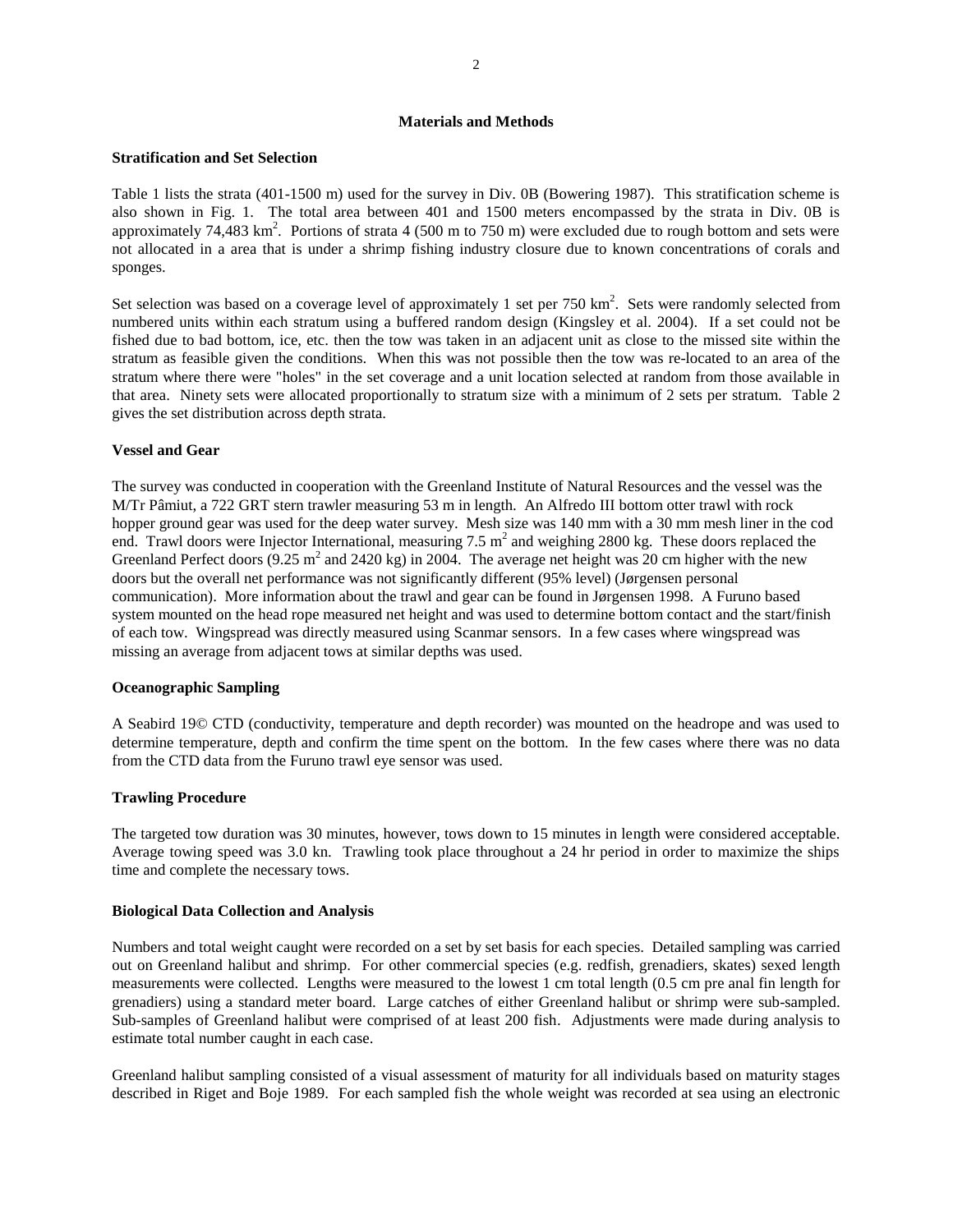balance. Otoliths for age determination were collected, 10 per 1 cm length group per sex. However, research on age determination methods for Greenland halibut is on-going so the otolith samples were not analyzed.

Various species from the catch were collected or had tissue samples taken for use by other researchers within DFO.

#### **Biomass and Abundance Indices**

The swept area method was used in the estimation of biomass and abundance for Greenland halibut: Swept area  $(km^2)$  = (wingspread (m) x haul-length)/1,000,000. The haul-length used in the sweptarea calculations was estimated from the start and end positions of the tow. Abundance and biomass were calculated for each set and standardized to  $1 \text{ km}^2$ :

Abundance  $(n/km^2)$ =catch  $(n)/$ sweptarea  $(km^2)$ Biomass (tons/ $km^2$ )=catch (kgs)/swept area (km<sup>2</sup>)/1000.

Mean and standard error for abundance and biomass were calculated for each depth strata. An estimate of total abundance and biomass was then calculated for each depth strata (mean x area surveyed within each depth strata  $(km<sup>2</sup>)$ ) as well as over all depths. Standard error values were also calculated for the overall total.

Abundance at length was calculated for each depth strata (standardized to  $km^2$  and weighted by tow), and a total abundance at each length (weighted by the area within each depth strata) was calculated (mean number/ $km^2$  x area surveyed within each depth strata  $(km^2)$ ). The sum across all lengths and depth categories was calculated and compared to the overall abundance value determined above to confirm the results.

## **Results and Discussion**

Prior to 2011 Division 0B had been surveyed only twice using M/Tr Pâmiut; 2000 (Treble et al. 2001) and 2001 (Treble 2002) and once using the RV Gadus Atlantica (Bowering 1987).

The stratified area within Division 0B covers 74,483  $km^2$  and the area was fully surveyed in 2011 with a minimum of two tows completed in all strata. Of the 90 stations planned, 84 were completed successfully (Table 2) with stations missed primarily due to bad bottom. In comparison there were problems completing the 2001 survey (36 of 76 planned tows completed) but only 2 shallow strata (24 and 25) were incomplete (i.e. <2 tows) resulting in a reduction of the area surveyed (62,207 km<sup>2</sup>). The 2000 survey was completed although at a slightly reduced level of coverage (1 set per 1030  $\text{km}^2$  compared to 750  $\text{km}^2$  in 2011). The current coverage matches levels applied to DFO surveys of Div. 0A since 2004 and the Greenland Institute of Natural Resources surveys in 1CD.

Appendix 1 contains set by set information on stratum, swept area, mean depth, near bottom temperature and catch for Greenland halibut.

In 2011 bottom temperatures ranged from a high of 4.5  $^{\circ}$ C to a low of 2.9  $^{\circ}$ C (Table 3, Fig. 2). The majority of tows (85%) had temperatures greater than or equal to 1.5 °C. Mean temperatures by depth stratum ranged from 2.9 °C for the 401-500 m depth stratum to 3.8 °C for the 751-1250 m depth strata (Table 3). Bottom temperatures were greater in all depth strata in 2011 compared to 2000 and 2001.

Detailed analysis of species other than Greenland halibut were not done due to their low level of catch.

#### **Greenland Halibut**

Greenland halibut were present in all tows in 2011. The catch was comprised of 63% males, 36% females and 1% sex unknown. The number of fish caught varied from 3-353 and catch weight from 3-381 kg (Appendix 1).

The 2011 estimate of biomass in the surveyed area is 83,043 t (S.E. 5,685) (Table 4). This compares to 68,917 t in 2001 and 57,438 t in 2000 (Table 4 and Figure 3). Biomass estimates have increased at depths <1251 m and have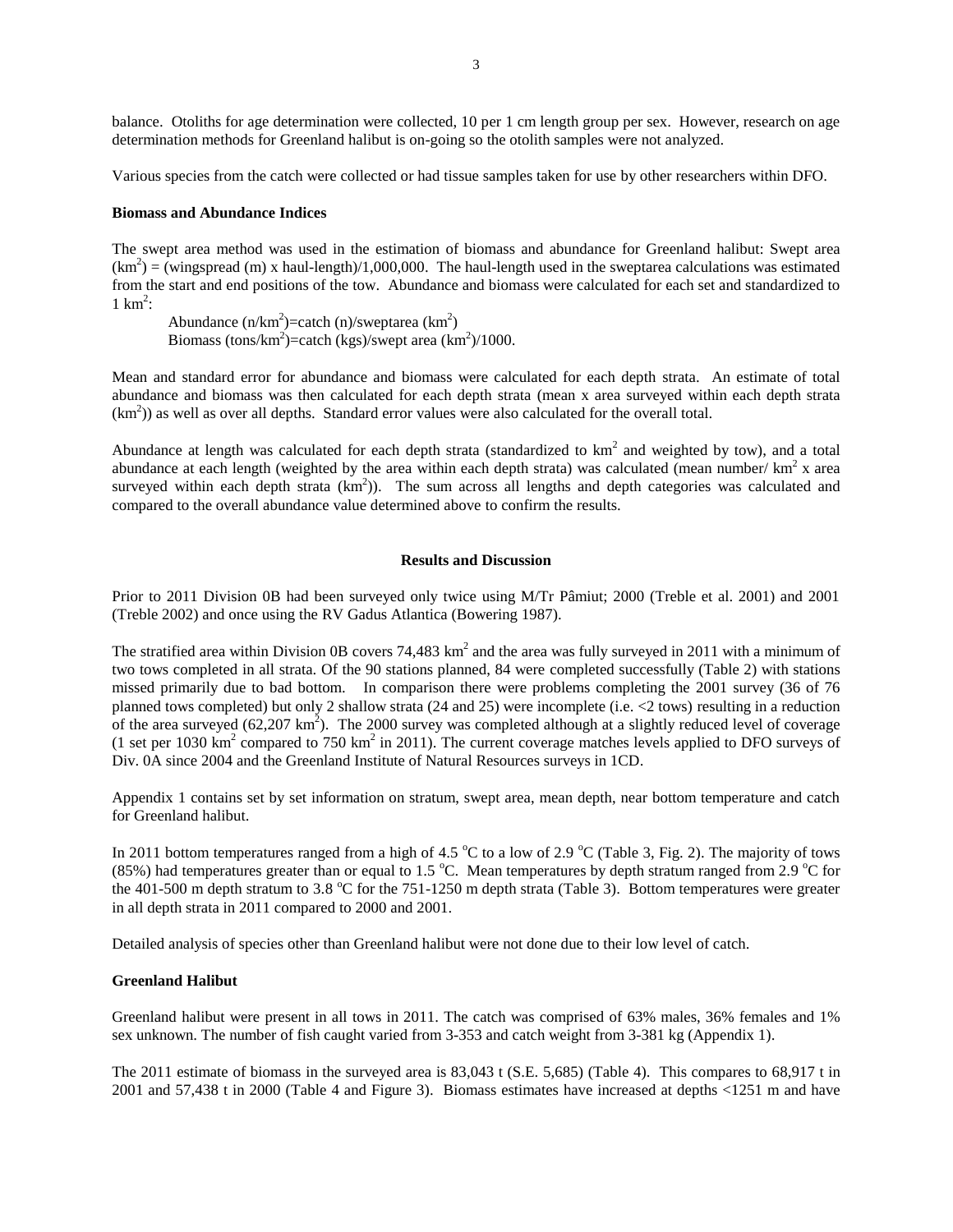decreased slightly at depths 1251-1500 m. Distribution of biomass for years 2000, 2001 and 2011 are shown in Figure 2).

Mean biomass per tow or density in 2011 was 1.11  $t/km<sup>2</sup>$  and is similar to 2001 but higher than 2000 (Table 4). Density was approximately 2.5  $t/km^2$  between 751 m and 1250 m. Between 1251 m and 1500 m mean biomass has decreased to 1.7 t/km<sup>2</sup> in 2011 from 2.0 t/km<sup>2</sup> and 2.4 t/km<sup>2</sup>, in 2001 and 2000, respectively.

Abundance in 2011 is estimated at 8.30 x  $10^7$  (S.E. 5.8 x  $10^6$ ), lower than in 2001 (8.6 x  $10^7$ ) and higher than seen in 2000 (7.7 x  $10^7$ ). The highest levels occurred between 501 and 1000 m (Table 5). Abundance has increased or remained the same at depths 401-1000 and decreased at depths 1001-1500.

Mean abundance per tow was 1115 per  $km^2$ , a decrease over 2001 (1381 per  $km^2$ ) and similar to 2000 (1039 per  $km<sup>2</sup>$ ) (Table 5).

Length frequency distributions by depth strata for 2001 and 2011 are given in Figure 6. There is a broad size distribution of lengths at depths below 750 m. At depths 501-750 m the modes were both 45 cm while the modal lengths tended to be greater by as much as 6 cm in three of the four other depth strata in 2011 compared to 2000 (Figure 6). The number of fish <45 cm decreased in 2011 compared to 2001 at depths 1001-1500 m, while the number of fish >45 cm increased at depths 751-1000 m.

Overall lengths in 2011 ranged from 6 cm to 92 cm with a mode at 51 cm, this compares to modal lengths of 45 cm in 2001 and 42 cm in 2000 (Table 6, Figure 7). 30% of fish were <45 cm in 2011 compared to 47% in 2001 and 57% in 2000 (Table 6).

Bowering and Parsons (1986) found a catchability effect for young Greenland halibut between day and evening tows. Due to time constraints and for reasons of economy the survey of 0B consisted of tows taken throughout the day and night. The length frequency distribution (Figure 7) shows very few fish below 24.5 cm therefore, a mix of day and evening hauls is unlikely to have a significant effect on the overall estimation of abundance and biomass.

#### **References**

- BOWERING, W.R. 1987. Distribution and abundance of Greenland halibut in Davis Strait (NAFO Subareas 0 and 1) from a Canadian research vessel survey in 1986. NAFO SCR Doc. 87/22, Ser. No. N1305, 10 pp.
- BOWERING, W.R. AND D.G. PARSONS, 1986. Diel variability in catches of Greenland halibut (*Reinhardtius hippoglossoides* ) from the channels off coastal Labrador. N. Am. J. Fish. Manage. Vol. 6: 2, 149-155.
- CHUMAKOV, A. K. and S. M. SOSHIN, 1991. Results of stratified random bottom trawl and long-line survey on Greenland halibut in NAFO Div. 0B in 1990. NAFO SCR Doc. 91/66, Ser. No. N1950, 11 pp.
- JØRGENSEN, O.A. 1998. Survey for Greenland halibut in NAFO Division 1C-1D. NAFO SCR Doc. 98/25. Serial No. N3010, 26 pp.
- RIGET, F., BOJE, J. 1989. Fishery and some biological aspects of Greenland halibut (*Reinhardtius hippoglossoides*) in West Greenland waters. NAFO Sci. Coun. Studies 13:41-52.
- TREBLE, M.A. 2002. Analysis of data from the 2001 trawl survey in NAFO Subarea 0. NAFO SCR Doc. 02/47, Ser No. N4659, 28 pp.
- TREBLE, M.A., BRODIE, W. B., BOWERING, W. R. and O. A. JØRGENSEN. 2001. Analysis of data from a trawl survey in NAFO Division 0B, 2000. NAFO SCR Doc. 01/42, Ser. No. N4420, 19 pp.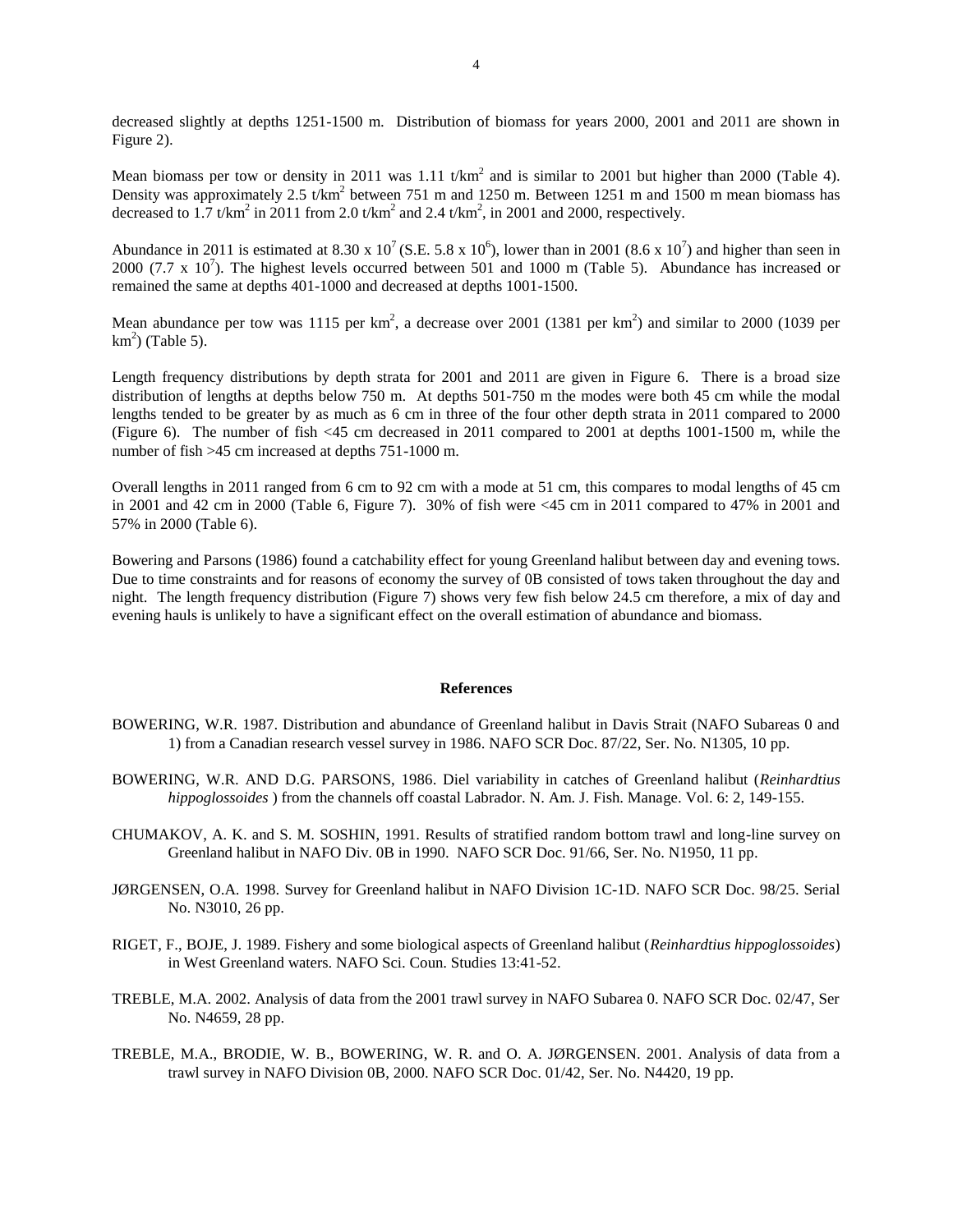|         | Area     |       |           | # sets         |
|---------|----------|-------|-----------|----------------|
| Stratum | $(km^2)$ | Units | Depth     | planned        |
| 3       | 8972.88  | 748   | 401-500   | 8              |
| 4       | 16021.53 | 1335  | 501-750   | 18             |
| 5       | 7100.1   | 592   | 751-1000  | 11             |
| 6       | 6774.25  | 564   | 1001-1250 | 9              |
| 7       | 5628.63  | 469   | 1251-1500 | 7              |
| 10      | 5371.38  | 448   | 401-500   | 6              |
| 11      | 7926.73  | 661   | 501-750   | 10             |
| 12      | 3234.49  | 270   | 751-1000  | 5              |
| 13      | 1176.49  | 98    | 1001-1250 | $\overline{2}$ |
| 24      | 4970.07  | 414   | 401-500   | 5              |
| 25      | 7305.9   | 609   | 501-750   | 9              |
| Total   | 74482.45 |       |           | 90             |

Table 1. Division 0B strata and area (Bowering, 1987).

Table 2. Area by depth strata for NAFO Division 0B with the number of hauls planned ( ) and conducted for surveys in 2000, 2001 and 2011.

| Depth Stratum (m) | $401 -$<br>500 | $501 -$<br>750 | 751-1000  | 1001-1250 | 1251-1500 | Total       |
|-------------------|----------------|----------------|-----------|-----------|-----------|-------------|
| Area (sq. nm)     | 5631           | 9112           | 3013      | 2318      | 1641      | 21715       |
| Area (sq. km)     | 19314          | 31254          | 10335     | 7951      | 5629      | 74483       |
|                   |                |                |           |           |           |             |
| Hauls in 2000     | $(19)$ 18      | (31) 20        | $(10)$ 12 | (9)9      | $(6)$ 5   | (75) 64     |
| 2001              | (19)9          | (32) 8         | (10)8     | (9)7      | (6) 4     | (76)36      |
| 2011              | 18<br>[19]     | (37) 32        | $(16)$ 16 | (11) 11   | 7)        | 90).<br>-84 |

Table 3. Mean temperature, S.E. and number of observations for NAFO Division 0B by depth stratum.

|      | Depth Stratum (m) |           |           |           |           |  |  |  |  |
|------|-------------------|-----------|-----------|-----------|-----------|--|--|--|--|
| Year | 401-500           | 501-750   | 751-1000  | 1001-1250 | 1251-1500 |  |  |  |  |
| 2000 | 2.1(0.20)         | 2.5(0.15) | 3.5(0.04) | 3.5(0.03) | 3.2(0.02) |  |  |  |  |
| 2001 | 2.6(0.24)         | 2.9(0.15) | 3.7(0.04) | 3.5(0.03) | 3.4(0.00) |  |  |  |  |
| 2011 | 2.9(0.34)         | 2.9(0.21) | 4.0(0.03) | 3.8(0.02) | 3.7(0.02) |  |  |  |  |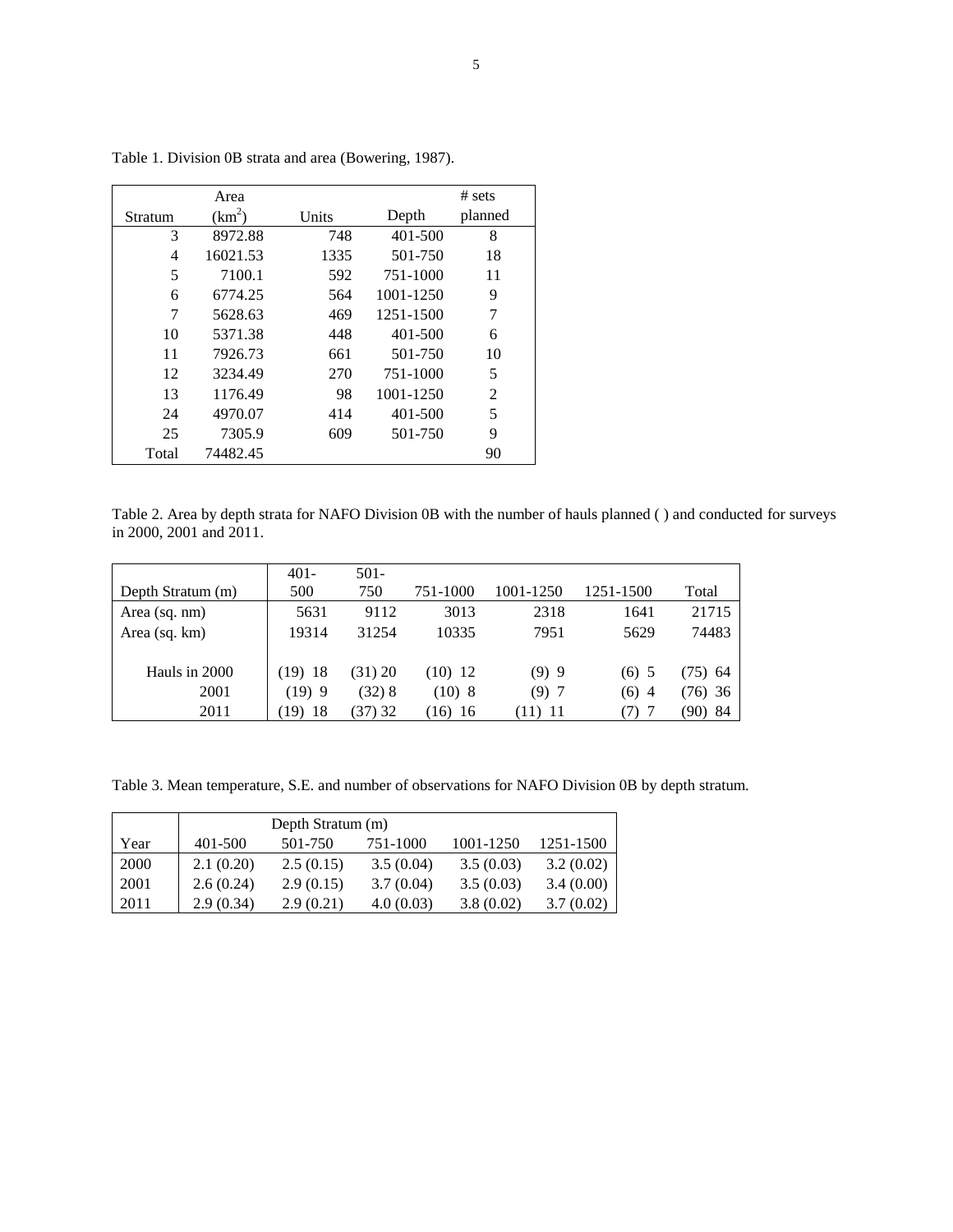| Year | Stratum   | No.<br>Mean Biomass<br>Survey Area |      | <b>Biomass</b> | <b>SE</b> |        |
|------|-----------|------------------------------------|------|----------------|-----------|--------|
|      | (m)       | (km <sup>2</sup> )                 | Sets | $(t/km^2)$     | (tons)    |        |
| 2000 | 401-500   | 19314                              | 18   | 0.1398         | 2701.4    | 359.4  |
|      | 501-750   | 31254                              | 20   | 0.3558         | 11119.7   | 1915.2 |
|      | 751-1000  | 10335                              | 12   | 1.3077         | 13515.0   | 1826.7 |
|      | 1001-1250 | 7951                               | 8    | 2.0700         | 16455.2   | 5178.0 |
|      | 1251-1500 | 5629                               | 6    | 2.4243         | 13646.2   | 3618.0 |
|      | Overall   | 74483                              | 64   | 0.7712         | 57437.5   | 6858.3 |
|      |           |                                    |      |                |           |        |
| 2001 | 401-500   | 14344                              | 9    | 0.2153         | 3088.4    | 630.0  |
|      | 501-750   | 23948                              | 8    | 0.7443         | 17824.8   | 5003.8 |
|      | 751-1000  | 10335                              | 8    | 1.5881         | 16413.3   | 2655.5 |
|      | 1001-1250 | 7951                               | 8    | 2.5244         | 20071.3   | 2870.2 |
|      | 1251-1500 | 5629                               | 3    | 2.0465         | 11519.6   | 1348.6 |
|      | Overall   | 62207                              | 36   | 1.1079         | 68917.4   | 6522.5 |
| 2011 | 401-500   | 19314                              | 17   | 0.3217         | 6213.7    | 848.8  |
|      | 501-750   | 31254                              | 33   | 0.6775         | 21176.0   | 3929.7 |
|      | 751-1000  | 10335                              | 16   | 2.5709         | 26570.1   | 3024.8 |
|      | 1001-1250 | 7951                               | 11   | 2.4699         | 19638.5   | 2593.1 |
|      |           |                                    | 7    |                |           |        |
|      | 1251-1500 | 5629                               |      | 1.6779         | 9445.1    | 535.9  |
|      | Overall   | 74483                              | 84   | 1.1149         | 83043.4   | 5685.4 |

Table 4. Biomass estimates for Greenland halibut by depth stratum for NAFO Division 0B.

Table 5. Abundance estimates of Greenland halibut by depth stratum for NAFO Division 0B.

| Year | Stratum   | Survey Area | No.  | Mean Abundance     | Abundance     | <b>SE</b>   |
|------|-----------|-------------|------|--------------------|---------------|-------------|
|      | (m)       | $(km^2)$    | Sets | (km <sup>2</sup> ) | (000's)       |             |
| 2000 | 401-500   | 19314       | 18   | 466.20             | $9.0E + 06$   | $2.0E + 06$ |
|      | 501-750   | 31254       | 20   | 579.17             | $1.81E + 07$  | $2.6E + 06$ |
|      | 751-1000  | 10335       | 12   | 1655.32            | $1.71E + 07$  | $2.9E + 06$ |
|      | 1001-1250 | 7951        | 8    | 2381.64            | $1.89E + 07$  | $6.5E + 06$ |
|      | 1251-1500 | 5629        | 6    | 2526.86            | $1.4E + 07$   | $4.7E + 06$ |
|      | Overall   | 74483       | 64   | 1038.81            | $7.737E + 07$ | $9.2E + 06$ |
|      |           |             |      |                    |               |             |
| 2001 | 401-500   | 14344       | 9    | 485.20             | $6.96E + 06$  | $1.2E + 06$ |
|      | 501-750   | 23948       | 8    | 1082.20            | $2.59E + 07$  | $7.1E + 06$ |
|      | 751-1000  | 10335       | 8    | 1907.50            | $1.97E + 07$  | $3.2E + 06$ |
|      | 1001-1250 | 7951        | 8    | 2726.40            | $2.17E + 07$  | $3.3E + 06$ |
|      | 1251-1500 | 5629        | 3    | 2064.10            | $1.16E+07$    | $1.4E + 06$ |
|      | Overall   | 62207       | 36   | 1380.66            | $8.589E + 07$ | $8.7E + 06$ |
| 2011 | 401-500   | 19314       | 17   | 454.77             | $8.8E + 06$   | $1.7E + 06$ |
|      | 501-750   | 31254       | 33   | 789.74             | $2.5E+07$     | $4.1E + 06$ |
|      | 751-1000  | 10335       | 16   | 2388.70            | $2.5E+07$     | $2.8E + 06$ |
|      | 1001-1250 | 7951        | 11   | 2151.08            | $1.7E + 07$   | $2.5E + 06$ |
|      | 1251-1500 | 5629        | 7    | 1378.32            | $7.8E + 06$   | $4.4E + 05$ |
|      |           |             |      |                    |               |             |
|      | Overall   | 74483       | 84   | 1114.55            | $8.301E + 07$ | $5.8E + 06$ |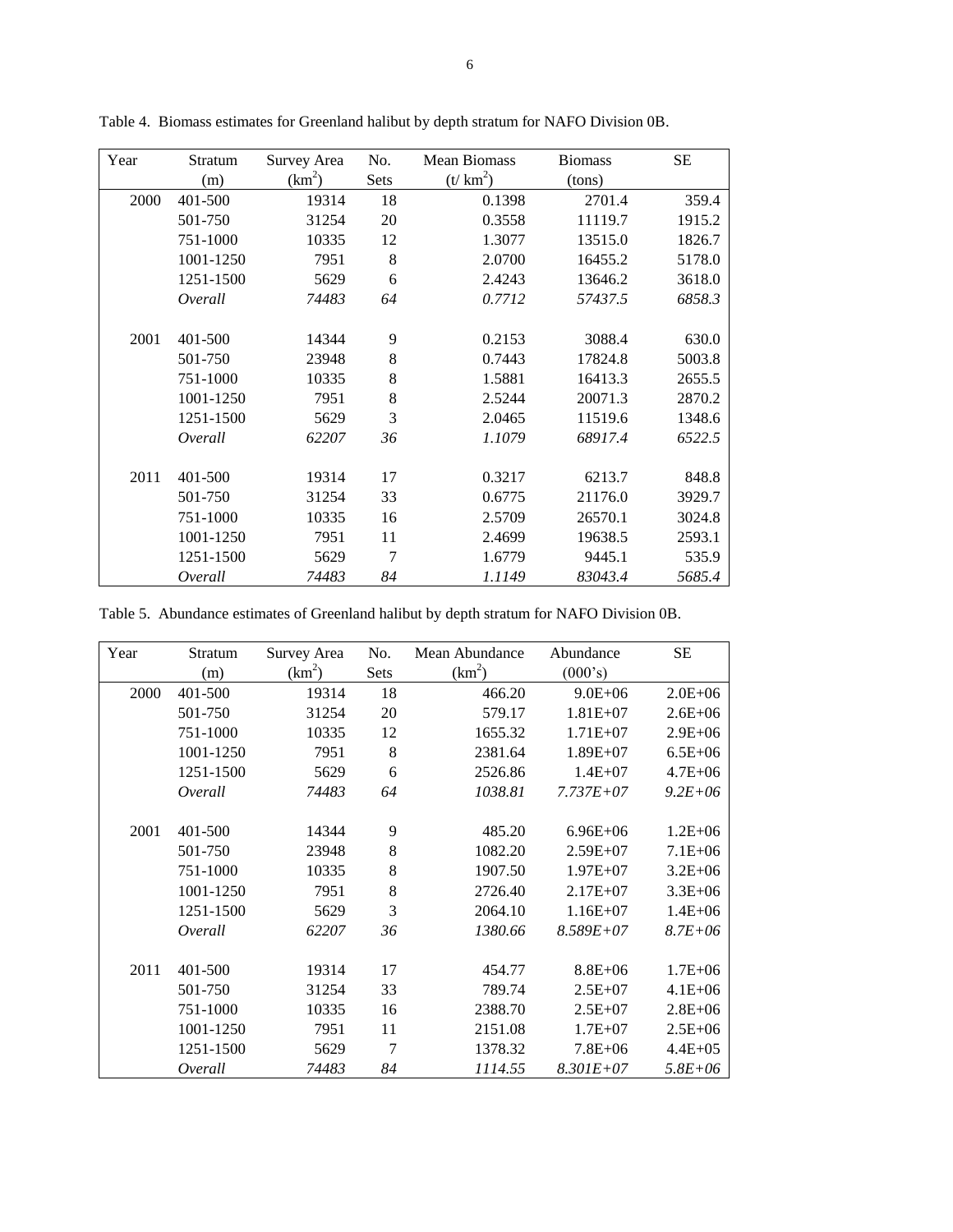| <b>Length Class</b> |           |           |           |
|---------------------|-----------|-----------|-----------|
| $(3 \text{ cm})$    | 2000      | 2001      | 2011      |
| $\overline{0}$      |           |           |           |
| 3                   |           |           |           |
| 6                   | 202.164   | 67.965    | 17.433    |
| 9                   | 46.653    | 103.906   |           |
| 12                  | 513.184   |           | 1824.725  |
| 15                  | 839.756   | 22.414    | 816.183   |
| 18                  | 2177.146  | 199.255   | 620.797   |
| 21                  | 855.307   | 612.353   | 633.493   |
| 24                  | 1430.696  | 1358.497  | 664.370   |
| 27                  | 1648.410  | 1060.367  | 707.726   |
| 30                  | 1866.125  | 1865.648  | 894.384   |
| 33                  | 2954.698  | 3243.666  | 1608.425  |
| 36                  | 4805.272  | 4692.739  | 2321.563  |
| 39                  | 10170.381 | 9967.780  | 4822.473  |
| 42                  | 14680.183 | 16973.462 | 9641.443  |
| 45                  | 13747.121 | 20021.648 | 16529.356 |
| 48                  | 8724.134  | 12414.917 | 16907.868 |
| 51                  | 4556.455  | 6401.508  | 12176.685 |
| 54                  | 2425.963  | 2847.439  | 6184.427  |
| 57                  | 1337.390  | 1887.003  | 2964.766  |
| 60                  | 559.838   | 944.613   | 1579.341  |
| 63                  | 373.225   | 506.754   | 869.389   |
| 66                  | 171.061   | 252.271   | 477.853   |
| 69                  | 108.857   | 177.178   | 268.238   |
| 72                  | 108.857   | 152.722   | 119.126   |
| 75                  | 124.408   | 17.553    | 134.525   |
| 78                  | 77.755    | 25.107    | 50.099    |
| 81                  | 62.204    | 23.765    | 55.432    |
| 84                  | 62.204    | 11.981    | 27.971    |
| 87                  |           | 11.981    | 28.542    |
| 90                  | 15.551    |           | 71.922    |
| 93                  |           |           |           |
| 96                  |           | 22.513    |           |
| 99                  |           |           |           |
| Total               | 74645.000 | 85887.003 | 83018.555 |
|                     |           |           |           |
| Total <45 cm        | 42189.976 | 40168.051 | 24573.015 |
| % <45 cm            | 56.521    | 46.768    | 29.599    |
| % $<$ 35 cm         | 16.792    | 9.936     | 9.380     |

Table 6. Estimated length distribution (3cm groups) in total numbers (000's) and weight (tons) for the Greenland halibut population in NAFO Division 0B.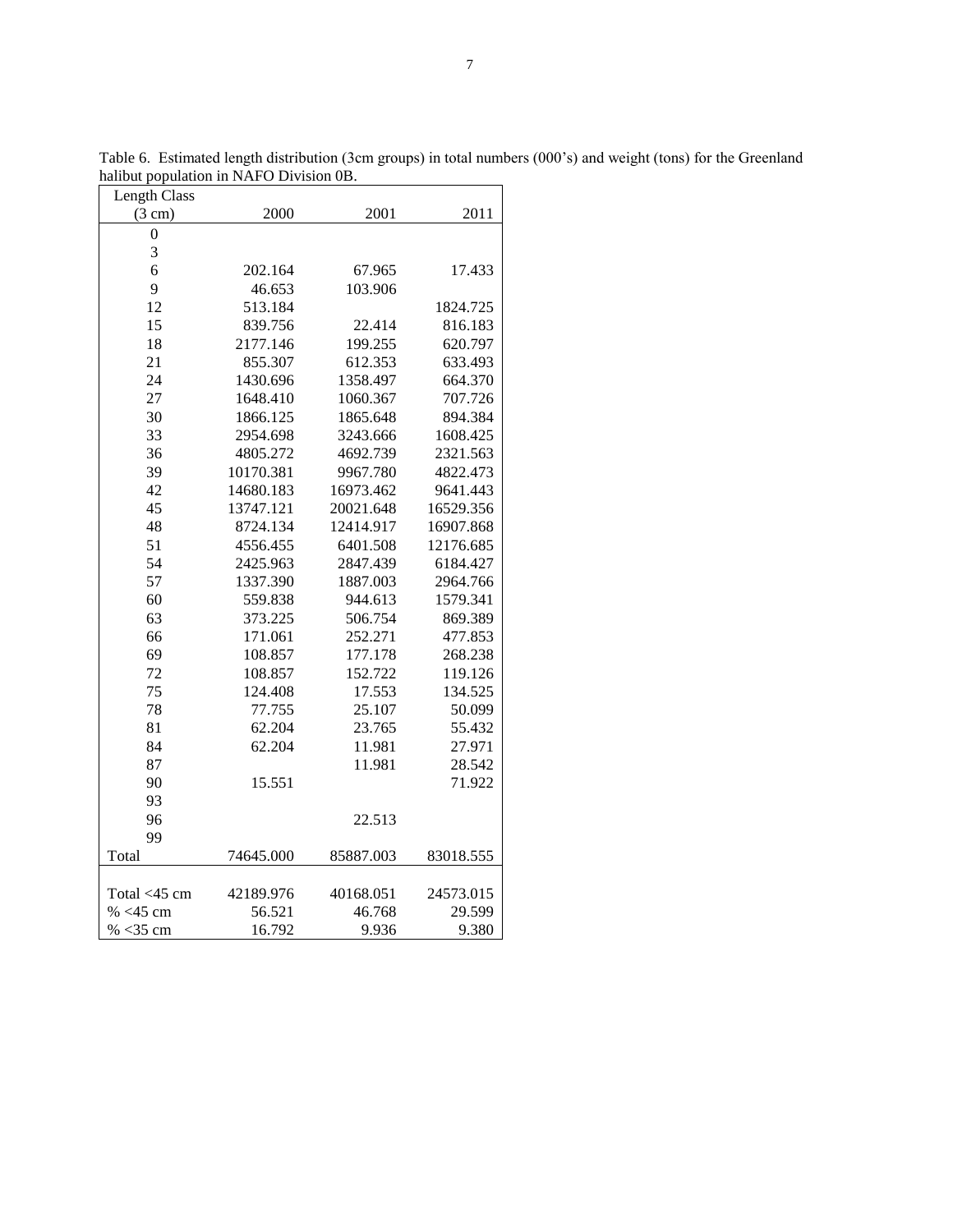

Figure 1. Stratification scheme for NAFO Division 0B.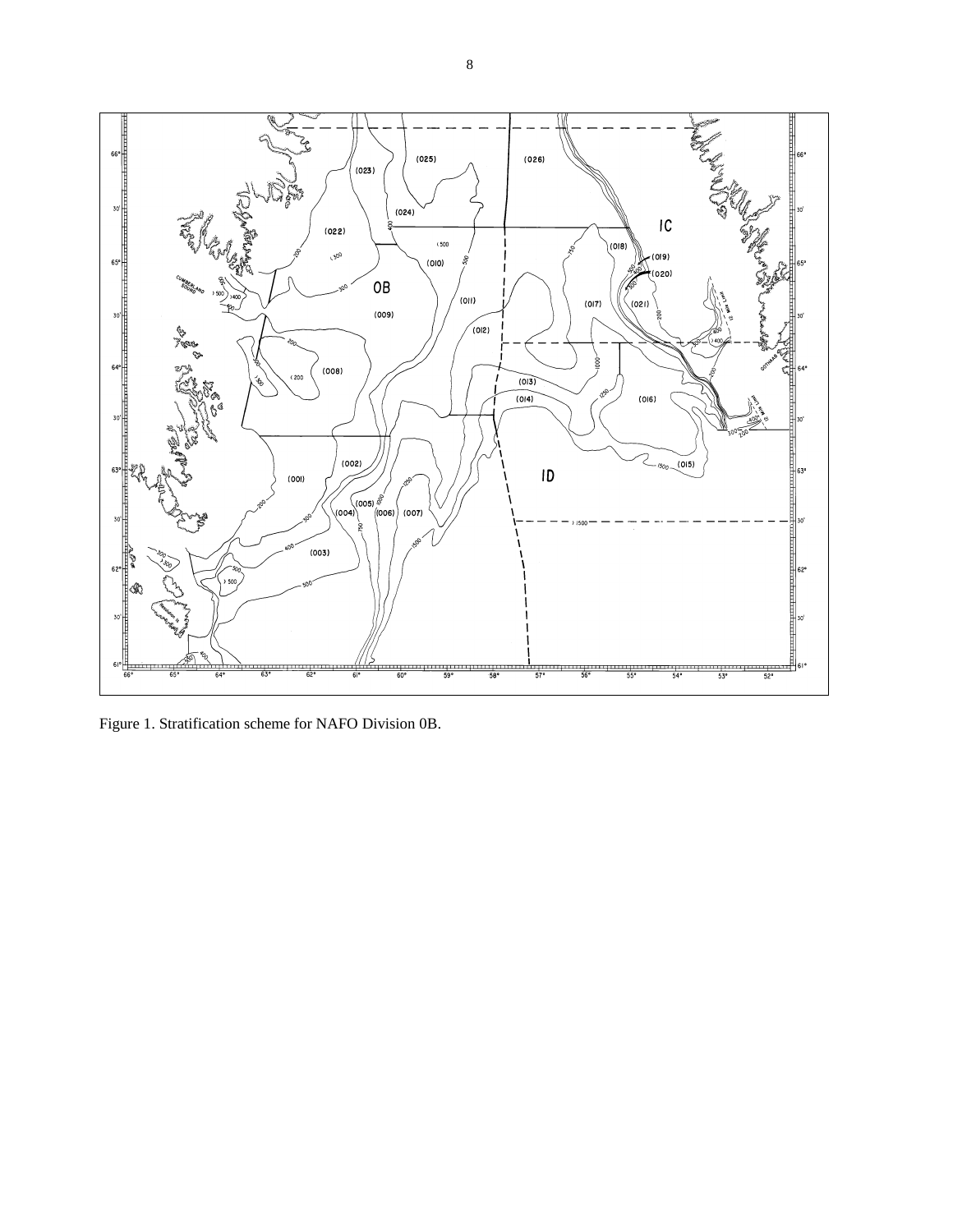

Figure 2. Distribution of Greenland halibut biomass (kg/km<sup>2</sup>) in Division 0B 2000, 2001 and 2011.



Figure 3. Biomass estimates for Greenland halibut in Division 0B.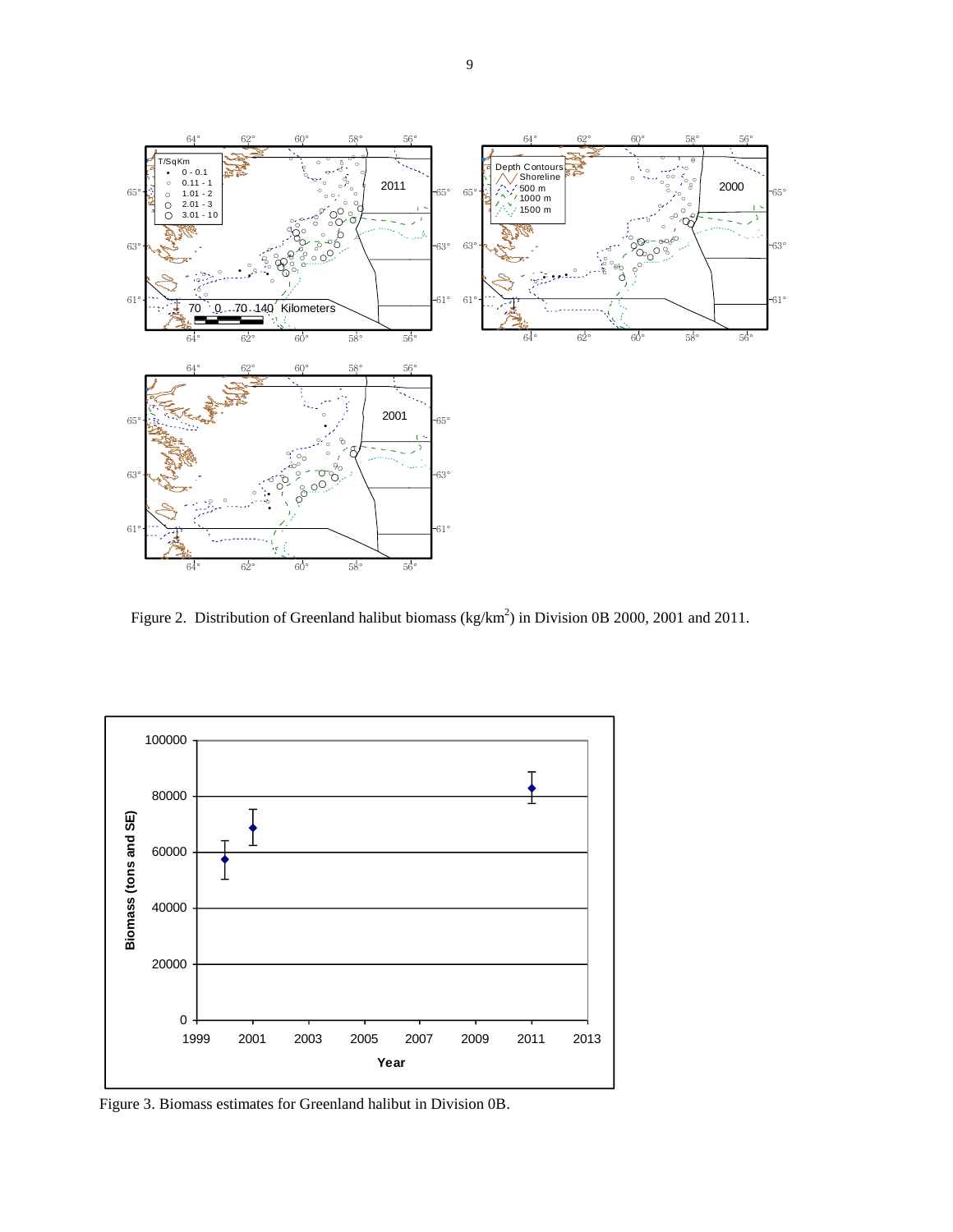

Figure 4. Distribution of Greenland halibut abundance (number/ $km^2$ ) in Division 0B 2000, 2001 and 2011.



Figure 5. Abundance estimates for Greenland halibut in Division 0B.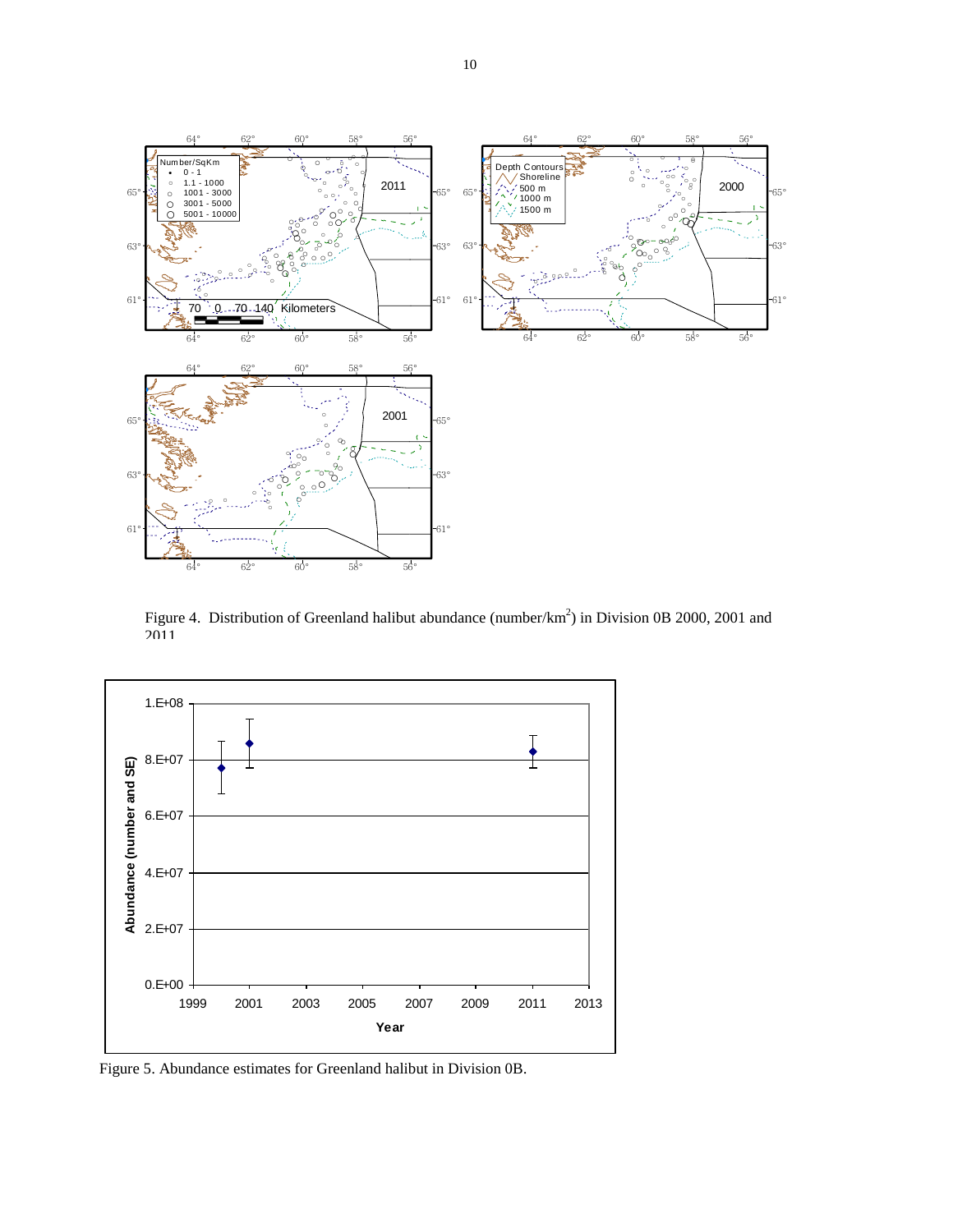

Figure 6. Length distribution (3cm groups) for Greenland halibut in Div. 0B, standardized to numbers/ $km^2$  for the 2001 and 2011 survey's. Sample sizes (n) used in the calculation are also given.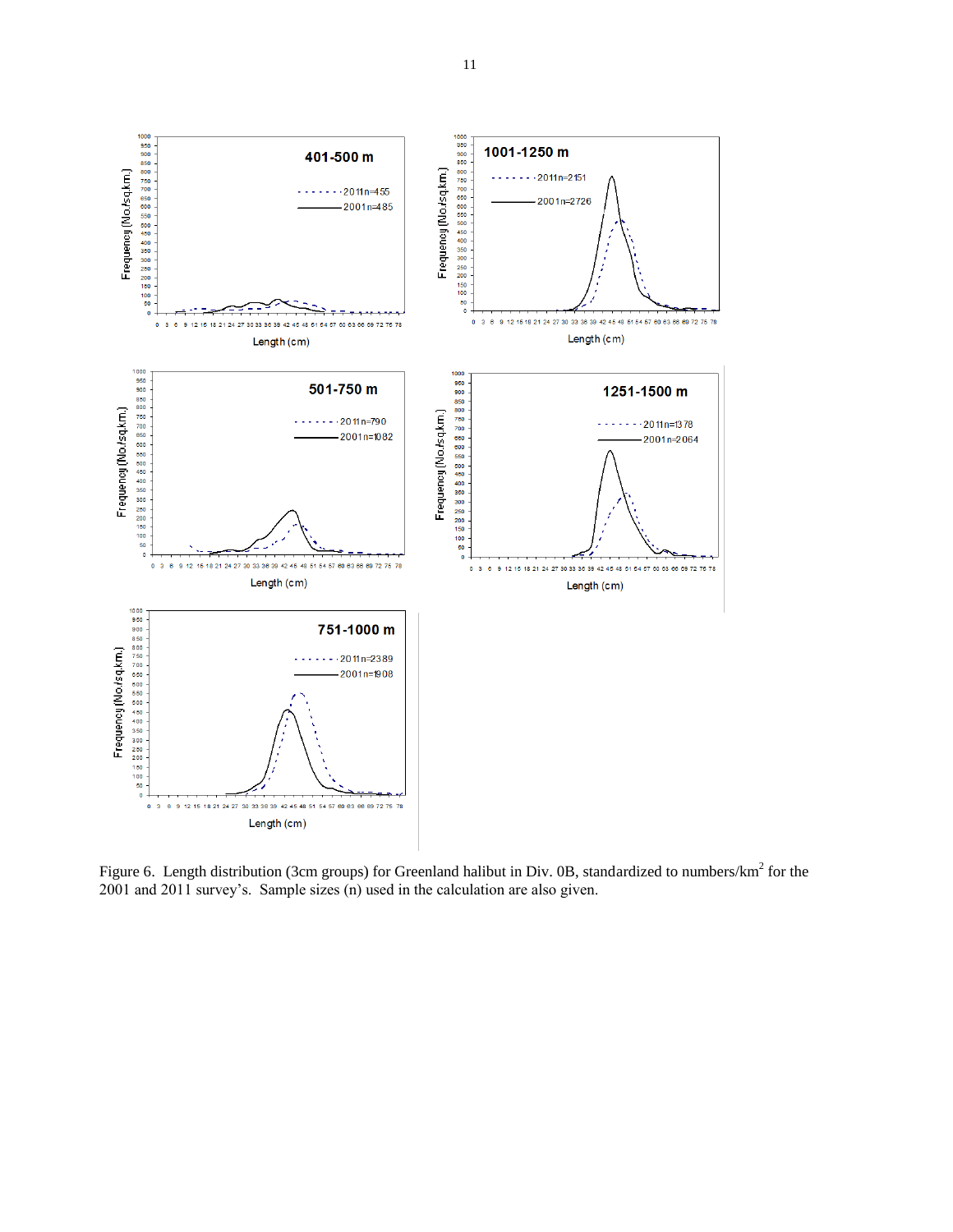

Figure 7. Estimated abundance at length for the Greenland halibut population in NAFO Division 0B in 2000.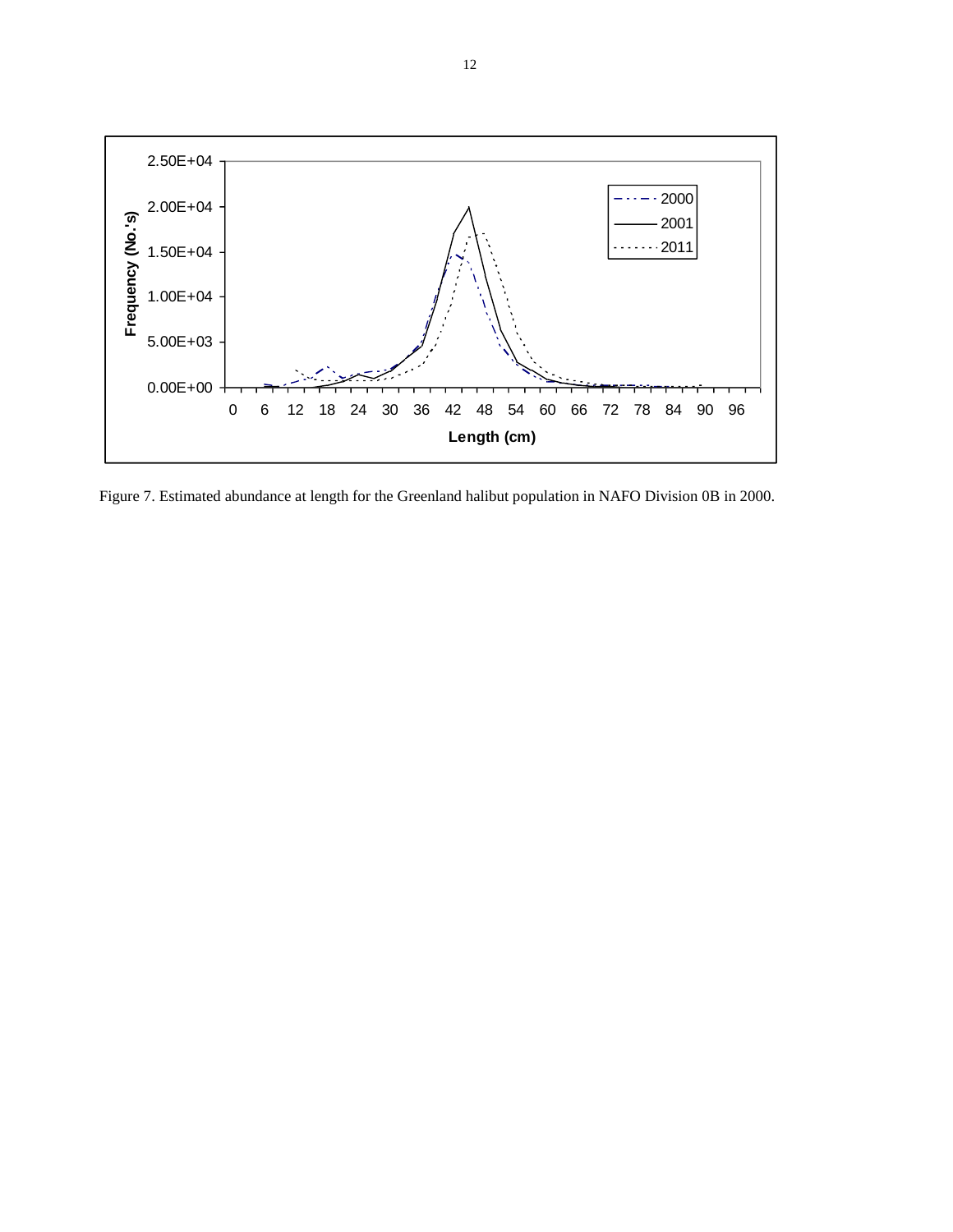|                          |       |                |           |              |                    |               |             | Greenland halibut |                          |
|--------------------------|-------|----------------|-----------|--------------|--------------------|---------------|-------------|-------------------|--------------------------|
|                          |       |                | Mean      | Net          | Swept Area         | Depth Stratum | Temperature | Weight            |                          |
| Set                      | Month | Day            | Depth (m) | Damage       | (km <sup>2</sup> ) | (m)           | $({}^0C)$   | (kg)              | Number                   |
| 1                        | 9     | 23             | 871       | 1            | 0.07408            | 1000          | 4.02        | 175.950           | 142                      |
| $\boldsymbol{2}$         | 9     | 23             | 767       | $\mathbf 1$  | 0.07304            | 1000          | 3.94        | 169.900           | 184                      |
| 3                        | 9     | 23             | 696       | $\,1$        | 0.07519            | 750           | 4.06        | 36.750            | 41                       |
| $\overline{\mathcal{L}}$ | 9     | 23             | 663       | 5            |                    |               | 3.41        |                   |                          |
| 5                        | 9     | 23             | 680       | $\,1$        | 0.06934            | 750           | 3.19        | 54.600            | 63                       |
| 6                        | 9     | 24             | 636       | $\,1\,$      | 0.06569            | 750           | 3.26        | 40.700            | 50                       |
| $\tau$                   | 9     | 24             |           | 5            |                    |               |             |                   |                          |
| 8                        | 9     | 24             | 753       | $\,1$        | 0.07243            | 1000          | 4.01        | 40.550            | 48                       |
| 9                        | 9     | 24             | 847       | $\mathbf{1}$ | 0.06766            | 1000          | 3.92        | 185.450           | 161                      |
| 10                       | 9     | 24             | 760       | $\mathbf{1}$ | 0.07416            | 1000          | 4.00        | 239.850           | 250                      |
| 11                       | 9     | 24             | 968       | $\mathbf{1}$ | 0.07475            | 1000          | 4.08        | 98.100            | 86                       |
| 12                       | 9     | 24             | 1112      | $\mathbf{1}$ | 0.07732            | 1250          | 3.84        | 164.850           | 150                      |
| 13                       | 9     | 24             | 952       | $\mathbf{1}$ | 0.07161            | 1000          | 3.90        | 255.400           | 229                      |
| 14                       | 9     | 25             | 748       | $\,1$        | 0.07785            | 750           | 4.08        | 118.300           | 118                      |
| 15                       | 9     | 25             | 1062      | $\,1$        | 0.07025            | 1250          | 3.73        | 380.600           | 353                      |
| 16                       | 9     | 25             | 1482      | $\,1$        | 0.05414            | 1500          | 3.58        | 87.850            | 82                       |
| 17                       | 9     | 25             | 1077      | $\,1$        | 0.07336            | 1250          | 3.87        | 151.140           | 139                      |
| 18                       | 9     | 25             | 913       | $\,1$        | 0.07404            | 1000          | 3.93        | 138.600           | 123                      |
| 19                       | 9     | 25             | 938       | $\,1$        | 0.07336            | 1000          | 3.96        | 104.650           | 90                       |
| $20\,$                   | 9     | 26             | 1104      | $\,1$        | 0.07150            | 1250          | 3.82        | 193.700           | 157                      |
| 21                       | 9     | 26             | 1136      | $\,1$        | 0.07500            | 1250          | 3.77        | 188.600           | 153                      |
| 22                       | 9     | 26             | 1234      | $\,1$        | 0.06901            | 1250          | 3.88        | 183.600           | 171                      |
| 23                       | 9     | 26             | 1458      | $\,1$        | 0.07326            | 1500          |             | 135.796           | 97                       |
| 24                       | 9     | 26             | 1360      | $\,1$        | 0.06799            | 1500          | 3.73        | 93.100            | 78                       |
| 25                       | 9     | 26             | 1360      | $\,1$        | 0.07050            | 1500          | 3.67        | 139.200           | 118                      |
| 26                       | 9     | 27             | 1134      | $\,1$        | 0.07150            | 1250          | 3.90        | 86.400            | 75                       |
| 27                       | 9     | 27             | 1332      | $\,1$        | 0.06905            | 1500          | 3.67        | 124.250           | 106                      |
| 28                       | 9     | 27             | 1439      | $\,1$        | 0.07311            | 1500          | 3.64        | 132.350           | 98                       |
| 29                       | 9     | 27             | 1131      | $\mathbf{1}$ | 0.07040            | 1250          | 3.84        | 126.750           | 94                       |
| 30                       | 9     | 27             | 913       | $\,1$        | 0.06648            | 1000          | 4.09        | 243.350           | 195                      |
| 31                       | 9     | 27             | 773       | $\,1$        | 0.06874            | 1000          | 3.64        | 165.570           | 166                      |
| 32                       | 9     | 27             | 759       | $\,1$        | 0.06919            | 1000          | 3.78        | 348.300           | 333                      |
| 33                       | 9     | 27             | 934       | $\,1$        | 0.06528            | 1000          | 4.08        | 276.850           | 238                      |
| 34                       | 9     | 28             | 554       | 5            |                    |               | 4.03        |                   |                          |
| 35                       | 9     | 28             | 560       | 1            | 0.06208            | 750           | 4.30        | 14.300            | 6                        |
| 36                       | 9     | 28             | 482       | $\mathbf{1}$ | 0.04053            | 500           | 4.45        | 4.400             | $\overline{\mathcal{A}}$ |
| 37                       | 9     | 28             | 488       | $\,1$        | 0.04722            | 500           | 4.51        | 5.160             | $\overline{4}$           |
| 38                       | 9     | 28             | 592       | $\,1$        | 0.04226            | 750           | 4.41        | 8.300             | $\,8\,$                  |
| 39                       | 9     | 29             | 586       | $\mathbf{1}$ | 0.06559            | 750           | 4.44        | 32.700            | 30                       |
| 112                      | 10    | $\overline{9}$ | 516       | $\,1$        | 0.06823            | 750           | 4.25        | 28.100            | $27\,$                   |
| 113                      | 10    | 9              | 534       | 5            |                    |               | 4.52        |                   |                          |
| 114                      | 10    | 9              | 535       | $\,1$        | 0.06751            | 750           | 4.52        | 7.746             | $\tau$                   |
| 115                      | 10    | 9              | 465       | $\,1$        | 0.07615            | 500           | 4.27        | 43.199            | $45\,$                   |
| 116                      | 10    | 9              | 442       | 5            |                    |               | 4.48        |                   |                          |
| 117                      | 10    | 9              | 441       | $\,1$        | 0.06617            | 500           | 4.35        | 5.750             | $\overline{4}$           |
| 118                      | 10    | 9              | 431       | $\,1$        | 0.06826            | 500           | 3.90        | 19.000            | $18\,$                   |
| 119                      | 10    | 9              | 472       | $\mathbf{1}$ | 0.06745            | 500           | 3.99        | 7.834             | $\tau$                   |
| 120                      | 10    | $10\,$         | 516       | $\mathbf{1}$ | 0.06602            | 750           | 4.18        | 3.214             | $\mathfrak{Z}$           |

Appendix 1. Catch weight and numbers (not standardized to  $kg/km<sup>2</sup>$ ) for Greenland halibut by set, for the 2011 survey of Division 0B.